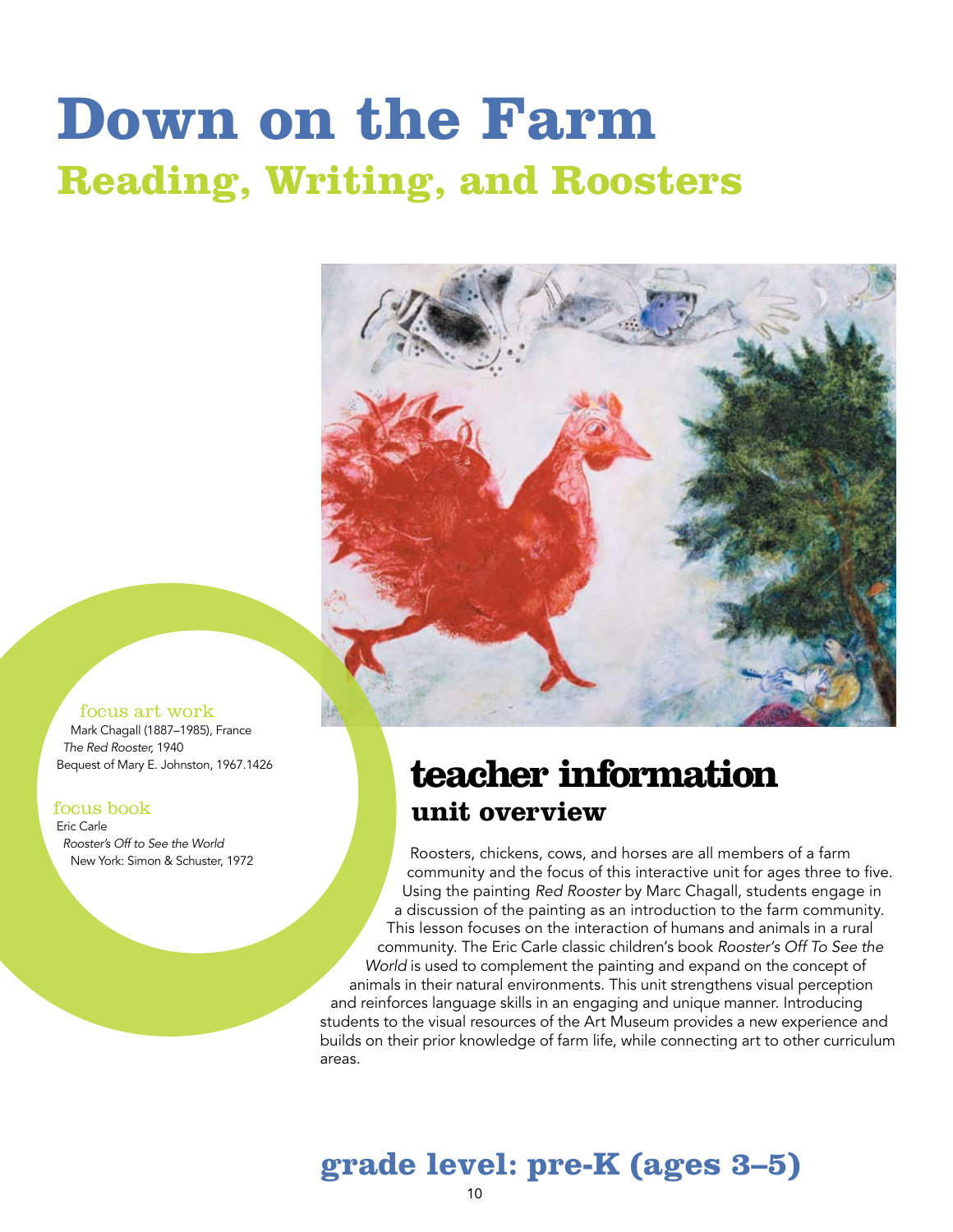### **unit objectives**

- Students closely examine several works of art from the Cincinnati Art Museum's permanent collection, including Focus Artwork *The Red Rooster* by Marc Chagall.
- Students strengthen vocabulary and language skills relating to the farm environment, including verbs describing animal movements and sounds.
- Students respond to questions about what they see with an increasingly complex vocabulary and sentence length.
- Students strengthen color, number, and prepositional concepts as they respond to the painting and to selected books.
- Students express artistic preferences and creativity through drawings, writing, and art materials in response to their experiences in the classroom.

### **about the artist**

Marc Chagall was born in the small Russian village of Pestkowatik on July 7, 1887. Located ouside the larger town of Vitebsk, the artist wrote that his life there reminded him of "a potato tossed into a barrel of herring and soaked in pickling brine."1 Chagall was the eldest of nine children in the close-knit Jewish family. At age of ten, he moved with his family to Vitebsk.

In his new home, Chagall was now able to attend school. The artist spent seven years at the *cheder,* a Jewish lower school, and six years at a public upper school. Upon completing school, Chagall knew he wanted to be an artist and worked to convince his mother to allow him to study art with Jehuda Pen, an eminent Jewish painter of academic landscapes and genre scenes. His mother relented, and at the age of nineteen he began his study. Once he saw his teacher's paintings, Chagall soon decided that he would never paint in the same style and that for himself "the essential thing is art, painting, a painting different from the painting everyone does."2

In the winter of 1906, Victor Mekler, Chagall's friend and fellow artist, persuaded him to leave Vitebsk for St. Petersburg. There he joined the school of the Imperial Society for the Protection of the Arts. Never a fan for academic routine, he left within the year. What he did not learn in school, he learned from the art he saw in the homes of his patrons and friends. From 1908 to 1910 he studied at Svanseva School under Leon Bakst, a known costume and set designer.

Chagall left St. Petersburg in 1910 for Paris. It was here, surrounded by art, that he first developed the style we know today. Chagall attended two art schools in Paris: La Grande Chaumiere and the Palette. However, as before, he felt he learned little in the academies and that his true schools were the Louvre, the Salons, and the galleries of Paris. Inspired by the work of Paul Cezanne, Henri Matisse, Paul Gauguin, and Vincent Van Gogh, he saw and painted color in new and free ways, and his work became abstract. In 1912, he moved out of Paris to the small town of Vaugirard. There he took up residence at La Ruche (the beehive), a studio for emerging artists. It was here that he met the poets and critics who were instrumental in bringing his work into the mainstream Paris artworld.

<sup>1</sup> Greenfield, Howard. *First Impressions: Marc Chagall*. New York: Harry N. Abrams Inc., 1990, p. 7.

<sup>2</sup> Kagan, Andrew. *Modern Masters Series: Chagall*. New York: Abbeville Press, 1989, p. 12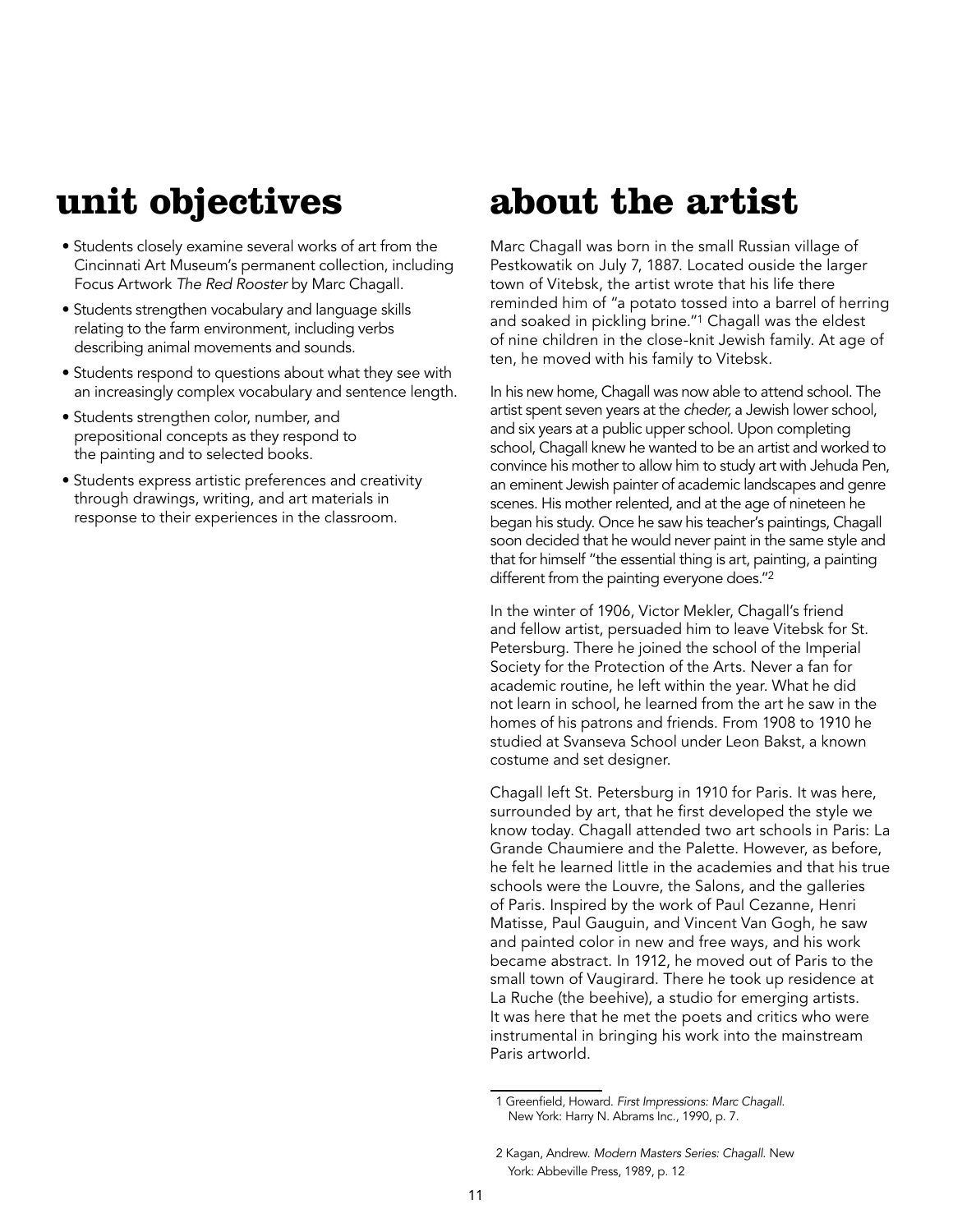In June 1914, Chagall traveled to Berlin for the opening of his first one-man show. He then proceeded on to Vitebsk for a brief visit to see his fiancée, Bella Rosenfeld, whom he married a year later. While the artist was in Russia, World War I began. Due to the war, return to Paris was impossible, and what was to be a short visit became an eight-year stay. While in Vitebsk, Chagall became active in the Russian Revolution. In September 1918, the Soviet Ministry of Culture made him a commissar of art for the Vitebsk region where he founded an art school, the Vitebsk Academy. By the middle of 1919, Chagall began to feel the pressure of the conservative Soviet system. Confronted with conflicts on all sides, he resigned from his position as commissar and as the director of the Vitebsk Academy.

In May 1920, Chagall, his wife, and their young daughter, Ida, moved to Moscow. This was a hard time for the artist, having fallen out of favor with the new Communist regime, state acquitisions of his work came to an end. The family stayed in Moscow for two years while Chagall taught art at a colony for war orphans. The family left Russia permanently in 1922, moving first to Berlin and then to Paris in 1923.

The Chagalls remained in France for the next fifteen years, a peaceful and joyous period for the family. Unfortunately, Chagall's return to Paris was also met with great loss. When he left La Ruche nine years earlier, he had locked his studio for safekeeping until his return. When he returned to retrieve his finished canvases and supplies, he found them gone, having been sold by his friends who never expected to see him again. From 1923 to 1926, the artist worked to recreate these lost paintings. Thus, Chagall did not return to Paris with a new style, he returned and reestablished his known style. While he continued to work in new media, his subject matter—that of dreamy, fantasy-like images—remained the same throughout his career. His work of this time included book illustrations, scenes from his travels, romantic portraits of he and his wife, and most notably, scenes of circuses.

> As the 1930s came to a close and World War II began, Chagall's work reflected his feelings on the troubled political environment of Europe. Early in 1938, reports of Nazi atrocities against Jews were filtering into France, and Chagall was soon condemmed by the Nazis as a Jew and a Bolshevik. After much convincing, Chagall left Paris, moving first to Provence and then to Marseilles, where departure from France could easily be arranged. Assisted by American Counsel General, the Chagalls crossed the Franco-Spanish border on May 7, 1941, en route to Madrid. Once in the Spanish capital, the Nazis again tried to keep Chagall from fleeing by impounding his packing cases of over one thousand paintings. With the help of a curator at the Prado, the cases were released, and the Chagalls found themselves on a train for Lisbon, where they embarked by ship to New York, arriving on June 23, 1941.

> > The Chagalls spent seven years in New York City. During the autumn of 1944, while working in the Adirondack Mountains in New York state, sadness came to Chagall with the death of Bella. The spring of 1946 brought Chagall great acclaim in the form of a retrospective of his work at the Museum of Modern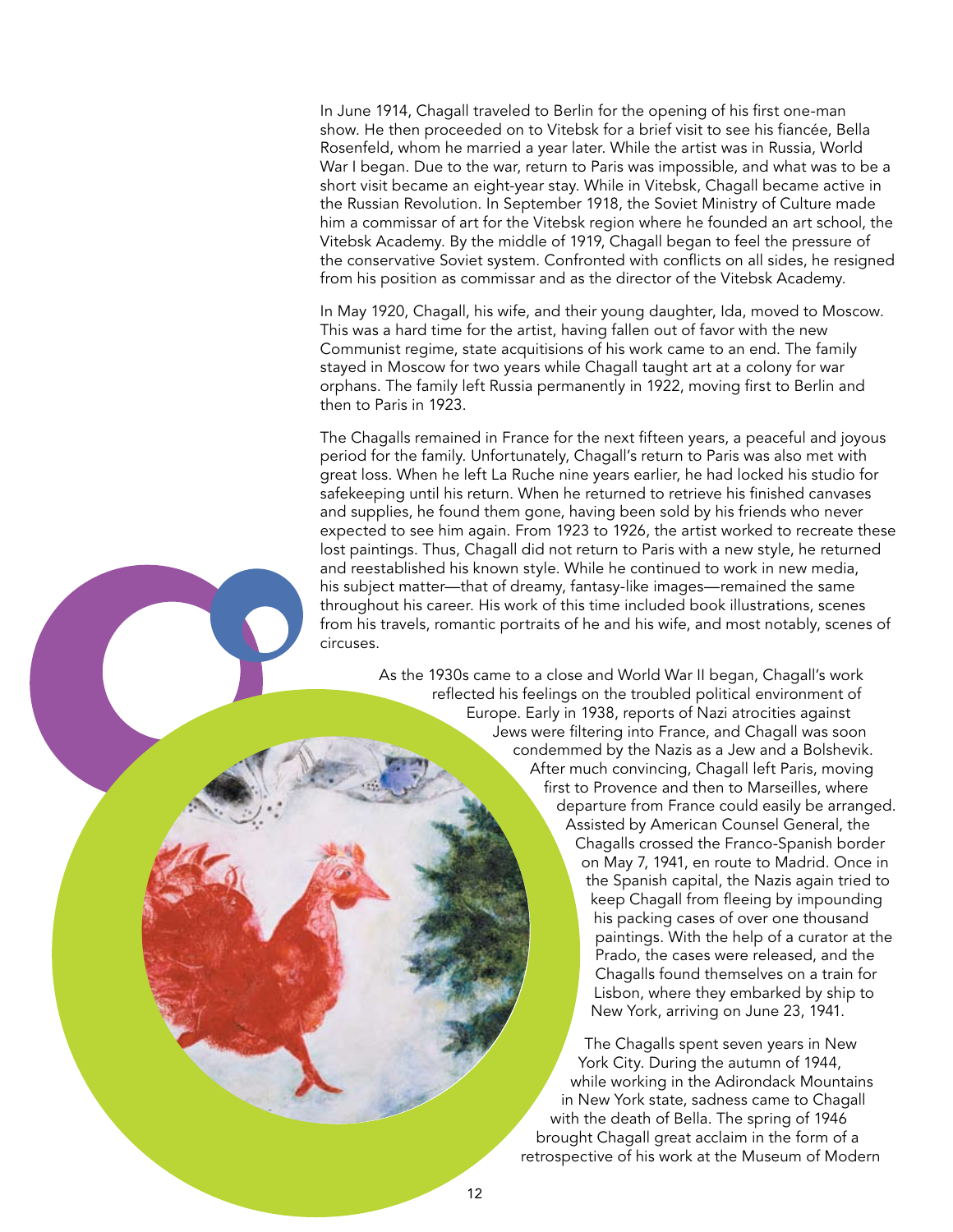Art in New York. He was honored again a year later with a retrospective exhibition at the Musee National d'Art Moderne in Paris. He visited Paris briefly for the opening and a year later, in August of 1948, returned permanently. Upon his return, Chagall was greeted with great celebration and adulation and was pursued by an endless stream of collectors, critics, publishers, dealers, and journalists. In 1949, he moved to Provence in the south of France to work, and it was during these years that he rediscovered the vital energy of color. His works of this period were dedicated to themes inspired by his love and the joy of his life, Bella, who had died in 1944. This period also brought a relationship with Virginia Haggard with whom he had a son.

In 1952, Chagall married Valentina (Vava) Brodsky, a friend of his daughter Ida. Twenty-five years his junior, Vava served as the artist's muse and assistant. During the late 1950s, Chagall's work grew to a large scale, and he was commissioned to create several stained glass windows for the cathedral in Metz, France (1958), and the synagogue of the Hadassah Ein Kerem hospital in Jerusalem (1960). During his final years, Chagall cut back on his large commissions, but still produced some monumental works like the ceiling of the Paris Opera House and a 1967 mural for the New York Metropolitan Opera. As his health failed, he retired to his home in Saint-Paul de Vence, France, where he died in 1985 at the age of 97.

### **about the art**

The Art Museum's painting, *The Red Rooster,* was created by Chagall in 1940, during a time of great unrest in Europe. In this painting, the artist depicts not a scene of war or an artist's response to it, but a dreamlike scene of a red rooster and a blue-faced man. The man is seen flying through the sky toward a large tree under which a donkey-type animal plays a violin. The red rooster, exaggerated in size, also seems to be walking or floating to the same tree, a destination for both.

This painting is a wonderful example of Chagall's dreamy, musical, and fantastical artistic style. Throughout his career, Chagall used rich bold colors and drew from his imagination and his dreams for subject matter. He also incorporated his memories into his work, based on his growing up in a Jewish community in Russia. In this work, we see a donkey playing a fiddle or violin. To Chagall, the fiddler was a man who played at certain times of life: at birth and at death. This symbol reoccurs in many of his works as does the tree, a symbol of life. The inclusion of animals, like the red rooster, draws us back to his childhood and the animals that he saw during his life in Vitebsk.

### **information on focus book**

#### Eric Carle, *Rooster's Off to See the World*

This is a story of one rooster who sets off on an adventure, inviting other animals along the way to join him (two cats, three frogs, four turtles, and five fish). When night falls, each realizes what they are missing at home, and returns to the safety and comfort of their natural habitats. Rooster agrees he is unprepared for such a journey and settles happily back on the farm. The story ends with a dream, reminiscent of the dreamlike quality of Chagall's painting.

This book has colorful artwork; clear, simple, and predictable text; descriptions of animals in their natural habitats; and engaging graphics to reinforce math concepts. The story of a rooster who has ambitions to travel and see the world is particularly suited to the Chagall painting of an oversized rooster on the move.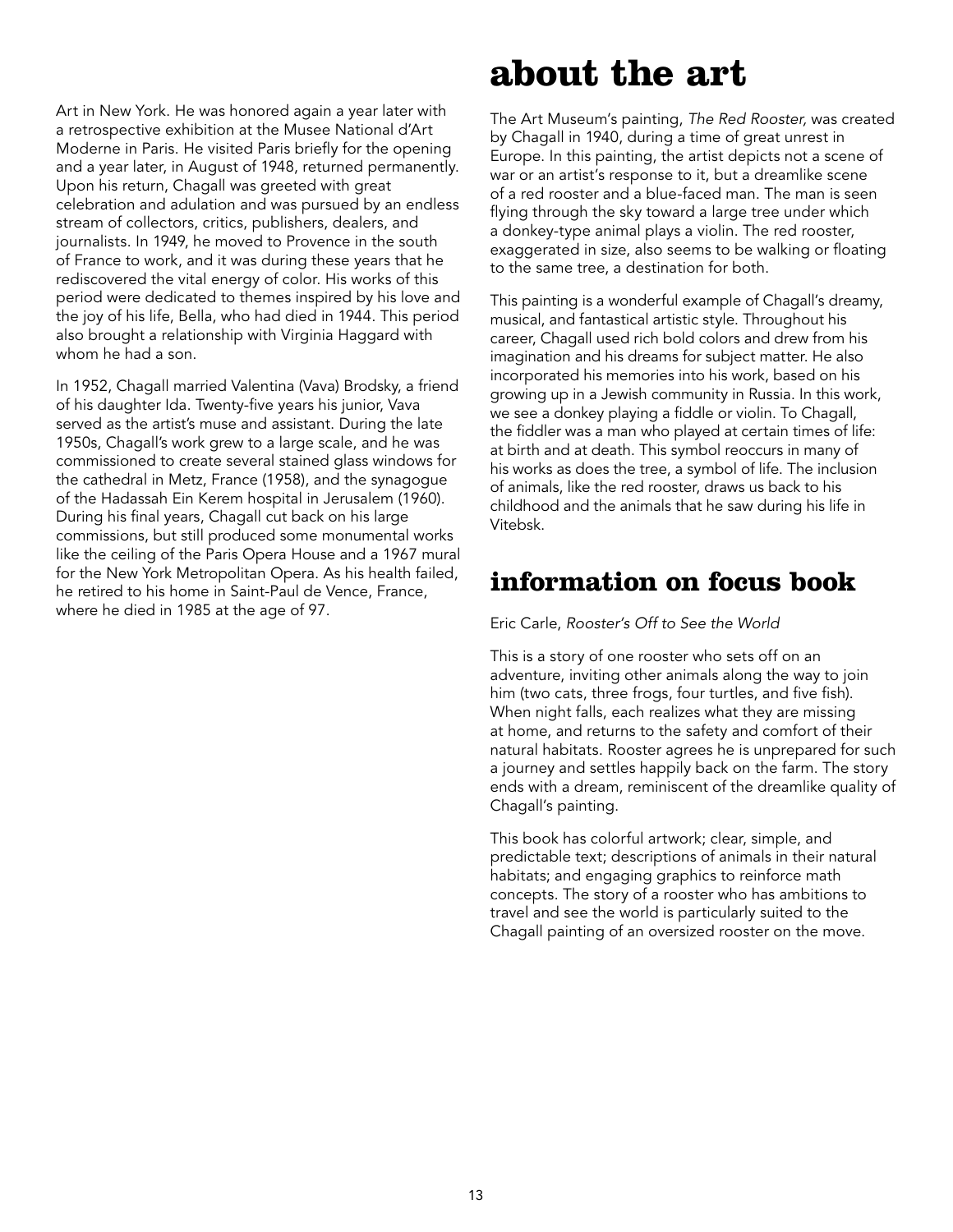### **Lesson #1 Barnyard Banter Exploring Animal Sounds**

# **time/setting**

Large Group Time

### **objectives**

• Students become familiar with vocabulary relating to farm animals and farm life through reading and shared discussion.

### **vocabulary**

*(Definitions from Merriam-Webster Online Dictionary www.webster.com)*

farm: *plot of land devoted to the raising of animals, and especially domestic livestock.*

barn: *building for the storage of farm products or feed and usually for the housing of farm animals*

barnyard: *fenced area next to a barn*

rooster: *adult male chicken*

strut: *to walk with a proud step*

banter: *to speak in an amusing and teasing manner*

crow: *to make the loud shrill sound characteristic of a rooster*

peck: *to strike repeatedly with the bill*

### **materials**

large-sized edition of *Barnyard Banter* by Denise Fleming

rooster prop/puppet

clipboard or chart paper

### **procedure**

1. Introduce the term "farm" and ask the following questions to promote discussion on student knowledge of farms:

- What is a farm?
- Who lives on a farm?
- What is a barnyard?
- What is a farmer? What do they do?
- Can you name some farm animals?
- What do the farm animals do at night?
- What do the farm animals eat?
- 2. Ask students to share animal sounds that might be heard on a farm. Students may be encouraged to act out their favorite farm animals and how they communicate.
- 3. Have students listen to a reading of *Barnyard Banter* by Denise Fleming. Students should be encouraged to identify the names of animals and the sounds they make.
- 4. Engage students in a discussion of what they already know about roosters, perhaps using a three-dimensional rooster or puppet as a prop. Teacher will record student responses.
- 5. Make this book available for individual reading along with other appropriate fiction and nonfiction farmrelated books in the class library/reading center.

### **national standards**

#### Language Arts

Standard 5: Uses the general skills and strategies of the reading process.

- Standard 6: Uses reading skills and strategies to understand and interpret a variety of literary texts.
- Standard 8: Uses listening and speaking strategies for different purposes.

#### Life Skills

Standard 1: Contributes to the overall effort of the group.

Standard 4: Displays effective interpersonal communication skills.

#### **SCIENCE**

Standard 12: Understands the nature of scientific inquiry.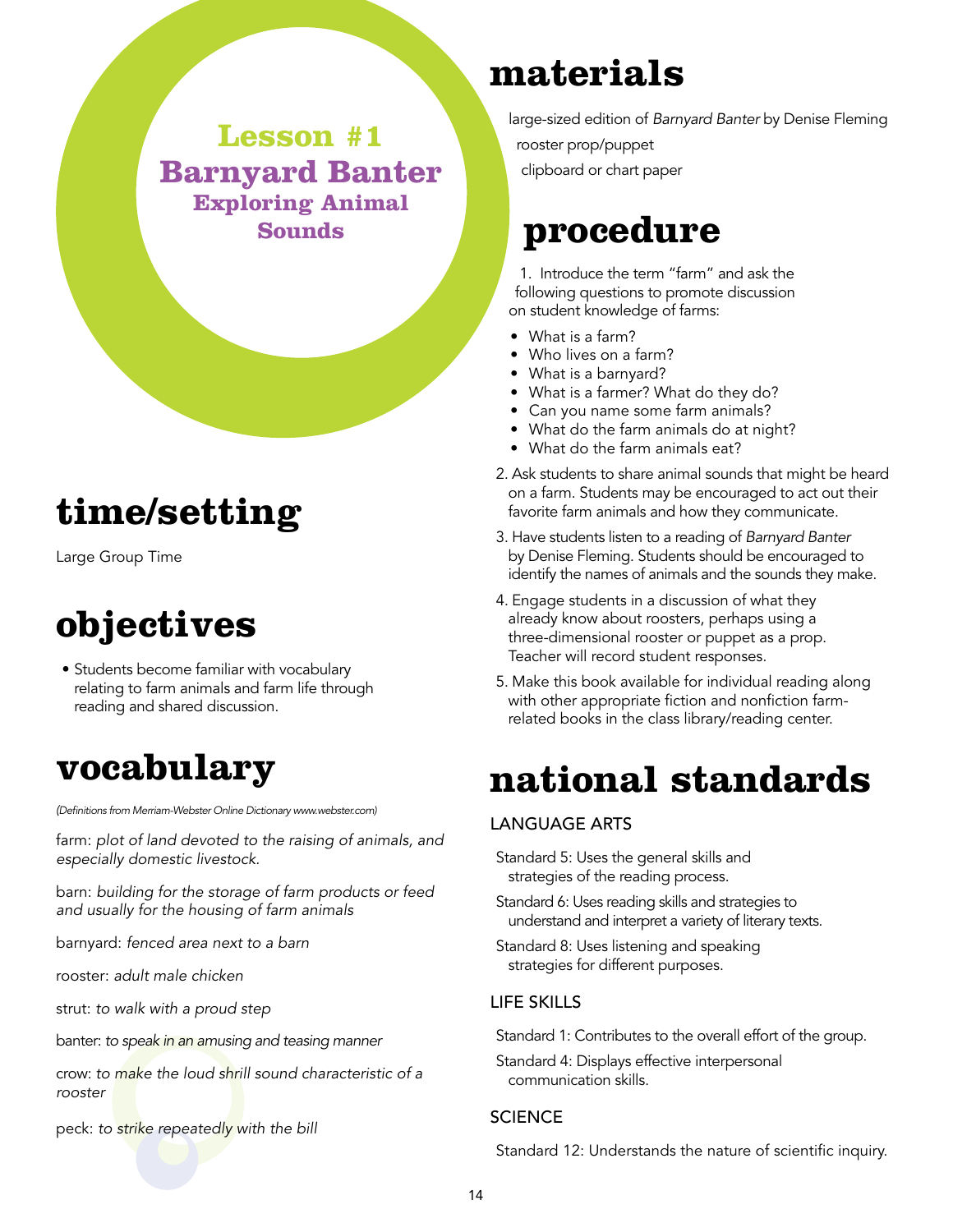### **head start outcomes**

#### Language Development

Listening & Understanding

- LD 1: Demonstrates increasing ability to attend to and understand conversations, stories, songs, and poems.
- LD 3: Understands an increasingly complex and varied vocabulary.
- Speaking & Communicating
- LD 3: Uses an increasingly complex and varied vocabulary in speaking English
- LD 5: Develops increasing abilities to understand and use language to communicate information, experiences, ideas, feelings, opinions, needs, questions, and for other varied purposes.
- LD 6: Progresses in abilities to initiate and respond appropriately in conversation and discussions with peers and adults.
- LD 7: Uses an increasingly complex and varied spoken vocabulary.

#### **SCIENCE**

SCIENTIFIC KNOWLEDGE

SC 6: Expands knowledge of and abilities to observe, describe, and discuss the natural world, materials, living things, and natural processes.

**Lesson #2 Learning to Look Making Friends with the Red Rooster**

# **time/setting**

Large Group Time

# **objectives**

- Students examine closely a reproduction of Focus Artwork *The Red Rooster,* and respond to guiding questions about what they see.
- Students listen to the reading of Focus Book *Rooster's Off to See the World* by Eric Carle.

### **materials**

large reproduction of Focus Artwork *The Red Rooster* or class set of laminated copies made from this guide

Focus Book *Rooster's Off to See the World* by Eric Carle

stuffed animals or manipulatives that represent animals in book

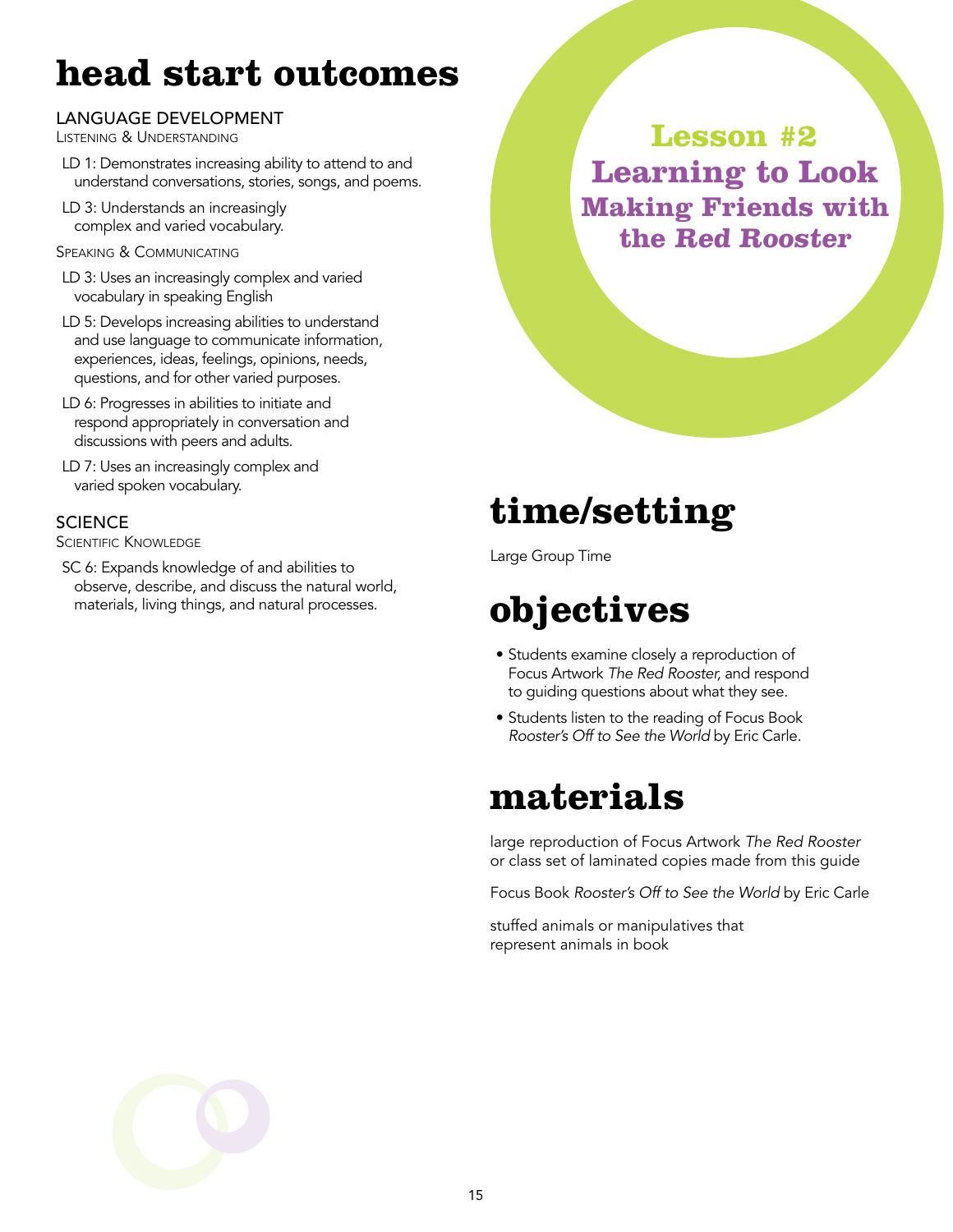### **procedure**

- 1. Share with students large reproduction of Focus Artwork or ive each student in the group his or her own copy of the Focus Artwork to explore. Encourage silent/quiet looking, followed by the use of guiding questions to elicit their responses to what they see. Questions should include:
	- What do you see?
	- What is happening in this picture? Why?
	- Where is the rooster going?
	- Where do roosters live?
	- What/Who else is in the picture? What are they doing?

 Be careful to repeat to the group what each child has observed and to avoid any judgments or right/wrong answers. It is also very helpful to have another staff member available to record responses for future documentation.

2.Read Eric Carle's *Rooster's Off to See the World* to the class. This book lends itself nicely to felt board or other forms of story extensions, like stuffed animals, or to retelling by students in their own words. Manipulation of real objects representing the animals in the story assists the students in grasping the math concepts presented by the author.

# **national standards**

#### Language Arts

- Standard 5: Uses the general skills and strategies of the reading process.
- Standard 6: Uses reading skills and strategies to understand and interpret a variety of literary texts.
- Standard 8: Uses listening and speaking strategies for different purposes.

#### Life Skills

- Standard 1: Contributes to the overall effort of the group.
- Standard 2: Performs self–appraisal.
- Standard 3: Works well with diverse individuals and in diverse situations.
- Standard 4: Displays effective interpersonal communication skills.

#### **MATHEMATICS**

- Standard 2: Understands and applies basic and advanced properties of the concepts of numbers.
- Standard 3: Uses basic and advanced procedures while performing the processes of computation.

### **head start outcomes**

#### Language Development

Listening & Understanding

- LD 1: Demonstrates increasing ability to attend to and understand conversations, stories, songs, and poems.
- LD 3: Understands an increasingly complex and varied vocabulary.
- Speaking & Communicating
- LD 3: Uses an increasingly complex and varied vocabulary in speaking English
- LD 5: Develops increasing abilities to understand and use language to communicate information, experiences, ideas, feelings, opinions, needs, questions, and for other varied purposes.
- LD 6: Progresses in abilities to initiate and respond appropriately in conversation and discussions with peers and adults.
- LD 7: Uses an increasingly complex and varied spoken vocabulary.

#### Approaches to Learning

**INITIATIVE & CURIOSITY** 

ATL 4: Grows in eagerness to learn about and discuss a growing range of topics, ideas, and tasks.

#### **MATHEMATICS**

Numbers & Operations

- MA 2: Begins to associate number concepts, vocabulary, quantities, and written numerals in meaningful ways.
- MA 3: Develops increasing ability to count in sequence to 10 and beyond.
- MA 4: Begins to make use of one-to-one correspondence in counting objects and matching groups of objects.
- MA 5: Begins to use language to compare numbers of objects with terms such as more, less, greater than, fewer, equal to.
- MA 11: Builds an interesting understanding of directionality, order, and positions of objects, and words such as up, down, over, under, top, bottom, inside, outside, in front, and behind.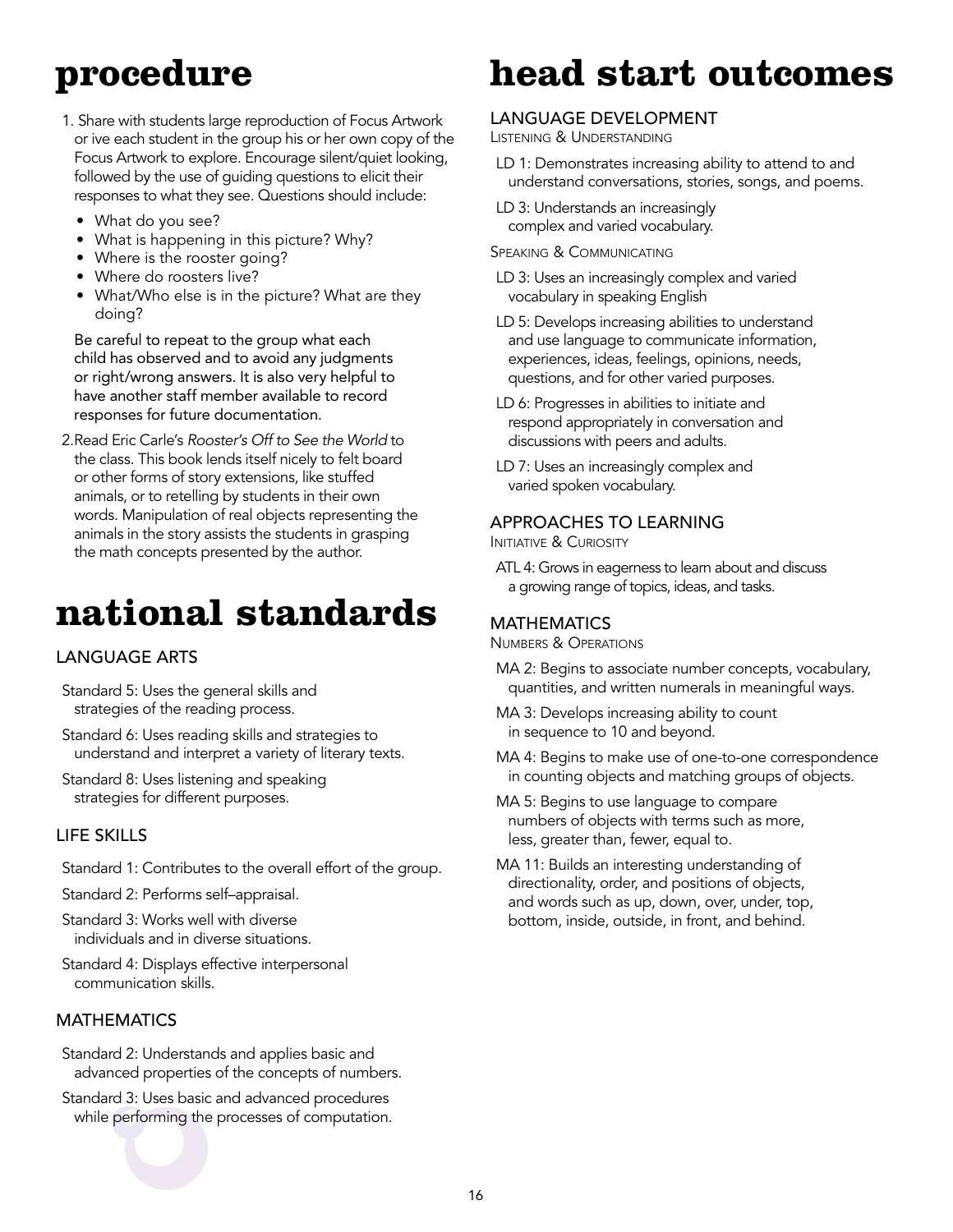**Lesson #3 Sing Along with Rooster**

### **time/setting**

Group Time/Reading Center.

# **objectives**

- Students practice rhyming, repetition, and pattern awareness in speech by group and individual reading of a book that can also be sung.
- Students follow along as book is being read or sung.
- Students participate in chorus of poem/song.
- Students manipulate animal props to retell the story in their own words.

### **materials**

large reproduction of Focus Artwork: *The Red Rooster*

book: *I Had a Rooster* by Laura Seeger (CD included in book)

CD player or guitar or other instrument to provide accompaniment if possible

small soft stuffed animals representing animals in book for manipulation, recall, retelling, counting, and classification

### **procedure**

1. Read the book *I Had a Rooster* to the class/small group. This is a traditional folk song with wonderful, predictable repetition and a delightful refrain that uses the noise a rooster makes in a fun and easily grasped format. It builds on the sounds already presented in *Barnyard Banter*, and the illustrations portray the same whimsical and dreamlike quality of the Focus Artwork *The Red Rooster*.

2. Add a tune either vocally or with musical accompaniment for a second reading. Students will be encouraged to participate with chorus and repetitive phrases.

- 3. Introduce animal props, if available, to enhance book reading. You may also choose to have a large reproduction of the Focus Artwork available for comparisons to book.
- 4. Make book, props, and music available for future casual interaction.

### **national standards**

#### **MUSIC**

Standard 1: Sings, alone and with others, a varied repertoire of music.

#### Life Skills

Standard 1: Contributes to the overall effort of the group.

Standard 8: Uses listening and speaking strategies for different purposes.

### **head start outcomes**

#### Creative Arts

Music.

CA 1: Participates with increasing interest and enjoyment in a variety of music activities, including listening, singing, finger plays, games, and performances.

#### **LITERACY**

Phonological Awareness

LI 2: Shows growing awareness of beginning and ending sounds of words, games, songs, stories, and poems.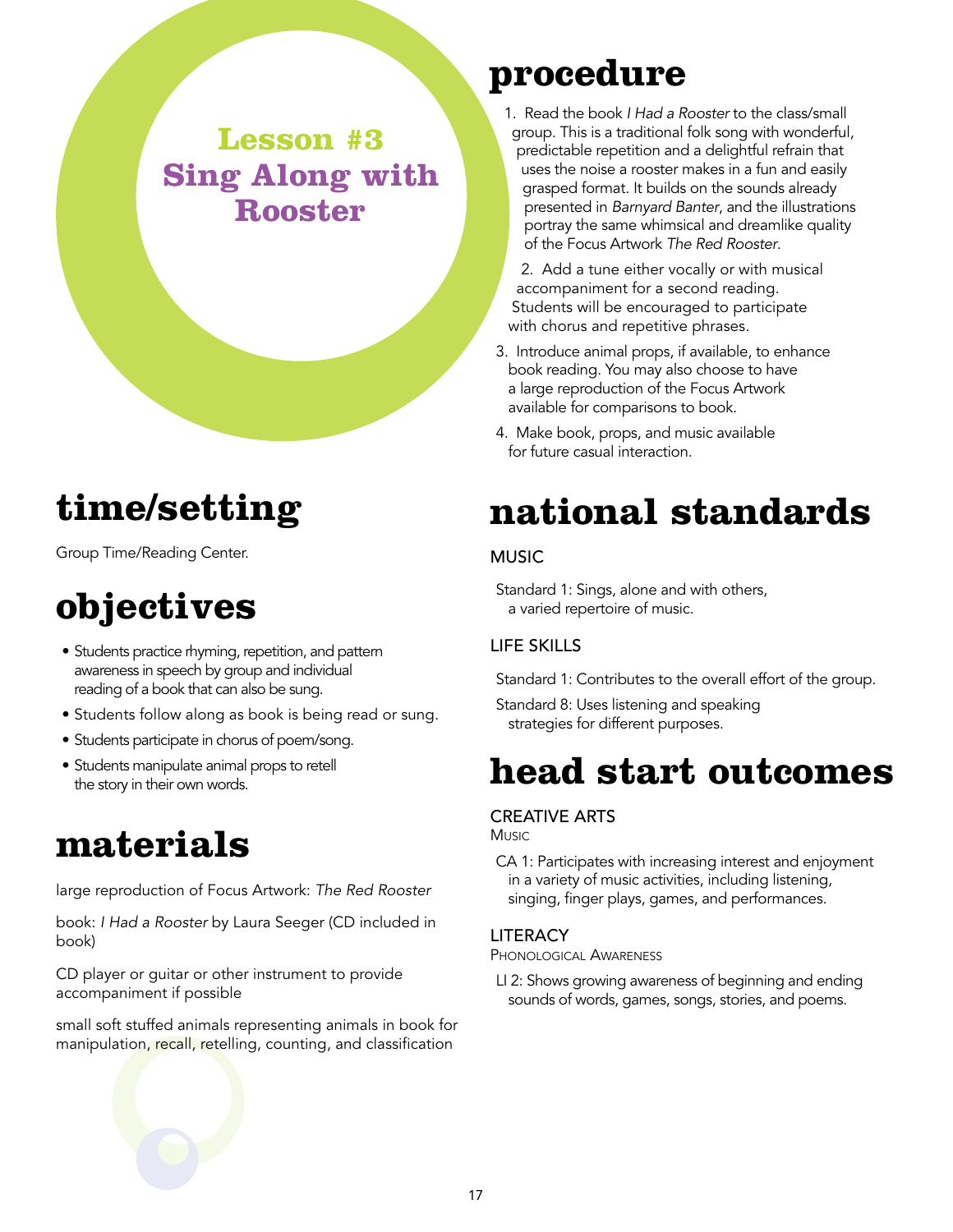### **resources**

- Baker, Keith. *Big Fat Hen*. San Diego: Harcourt Brace & Company, 1997.
- Carle, Eric. *Rooster's Off to See the World.* New York: Simon & Schuster, 1972.
- Ehlert, Lois. *Color Farm*. New York: Lippincott, 1990.
- Fleming, Denise. *Barnyard Banter.* New York: Holt, 1994.
- Fox, Mem. *Hattie and the Fox*. New York: Bradbury Press, 1988 .
- Gunson, Christopher. *Over on the Farm.* New York: Scholastic Press, 1997.
- Hillenbrand, Will. *Fiddle-I-Fee.* San Diego: Harcourt Brace Jovanovich, 2002.
- Hutchins, Pat. *Rosie's Walk.* New York: Little Simon, 1998.
- Lewison, Wendy. *Going to Sleep on the Farm*. New York: Dial Books for Young Readers, 1992.
- Lillie, Patricia. *When the Rooster Crowed.* New York: Greenwillow Books, 1991.
- Martin Jr., Bill and Archambault, John. *Barn Dance.* New York: H. Holt, 1986.
- Scarry, Richard. *The Rooster Struts*. New York: Golden Books, 2004.
- Seeger, Laura. *I Had a Rooster.* New York: Dorling Kindersley Publishers, 2001.
- Stone, Venice. *Cock-a-Doodle-Doo! A day on the Farm.* New York: Scholastic Inc., 1992.
- Williams, Sue. *I Went Walking.* San Diego: Harcourt Brace Jovanovich, 1990.

### **Art–Making Experience Feathery Friends**

### **time/setting**

Table in art area or special activity area where students can work with several peers with guidance from the teacher.

### **objectives**

- Students have the opportunity to create a three-dimensional design using wire, glue, Styrofoam, and various collage materials.
- Students make connections through art materials to their experiences with the Focus Artwork the books being studied, and to the overall class farm unit.
- Students use their imaginations and observations of animals in the classroom and as seen in art and literature to create a realistic or fanciful creature.

### **materials**

Styrofoam purchased or cut in various shapes colored toothpicks pipe cleaners tissue paper red feathers googly eyes pom poms paint glue Play-Doh or Model Magic to provide a stable base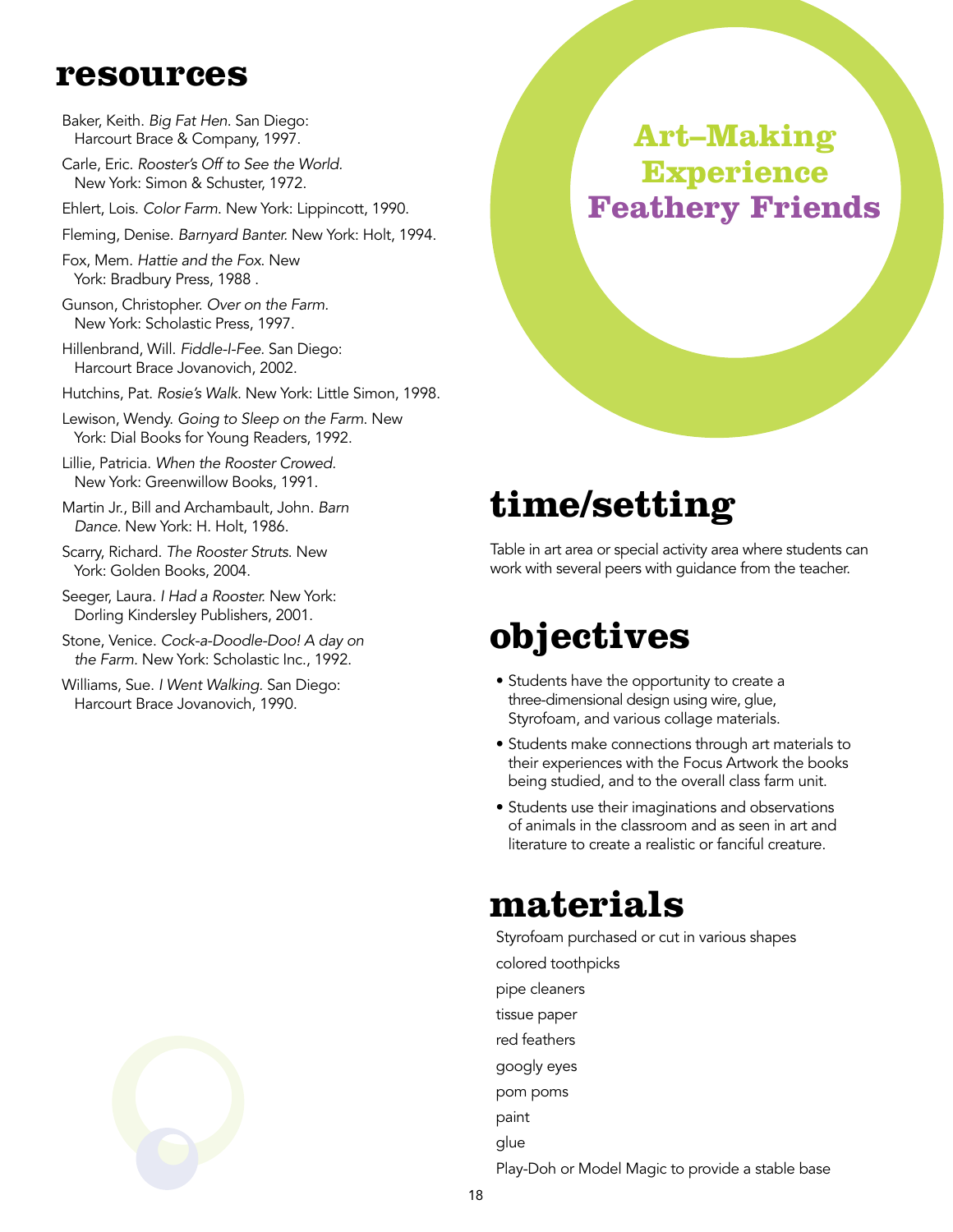# **procedure**

- 1. Explain to students that they will be creating their own animal sculptures. Before beginning the art activity, you and your students may want to have a discussion about different animals and what makes each animal distinctive. Examples: long floppy ears on a rabbit, a comb on a rooster, or a mane on a horse.
- 2. Ask students to experiment with different ways of constructing with the materials provided. Students should be encouraged to use their creativity to create creatures of their imaginations. If Styrofoam shapes are unavailable, Play-Doh or Model Magic could be used instead.
- 3. Elicit responses from students as they create, and in doing so, encourage conversation among the students, recording responses when possible for future documentation.
- 4. If possible, save these creations to be arranged into a "museum exhibition" for parents and students from other classes to further discuss and appreciate.

### **further art extensions**

• Draw a blank frame and print it on white 8 x 11 piece

of paper to have available in the art center for students to create their own image and/or art museum display.

- Use multicolored tissue paper to collage onto cutout animal shapes. Or after allowing students to create a colorful tissue paper collage, cut out animal shapes from their collages, and use them to create their own versions of Eric Carle's *Rooster's Off to See the World.*
- With an overhead projector and a transparency of the Focus Artwork project the image onto white paper on a wall/easel. Students can then trace or fill in the image using crayons and markers. This activity often motivates students to then create their own designs on clear film—leftover laminate film works well—to project onto the wall.

# **national standards**

#### Visual Arts

Standard 1: Understands and applies media, techniques, and processes related to the visual arts.

Standard 2: Performs self–appraisal.

### **head start outcomes**

#### Creative Arts

**ART** 

- CA 3: Gains ability in using different art media and materials in a variety of ways for creative expression and representation.
- CA 4: Progresses in abilities to create drawings, paintings, models, and other art creations that are more detailed, creative, or realistic.
- CA 5: Develops growing abilities to plan, work independently, and demonstrate care and persistence in a variety of art projects.
- CA 6: Begins to understand and share opinions about artistic products and experiences.

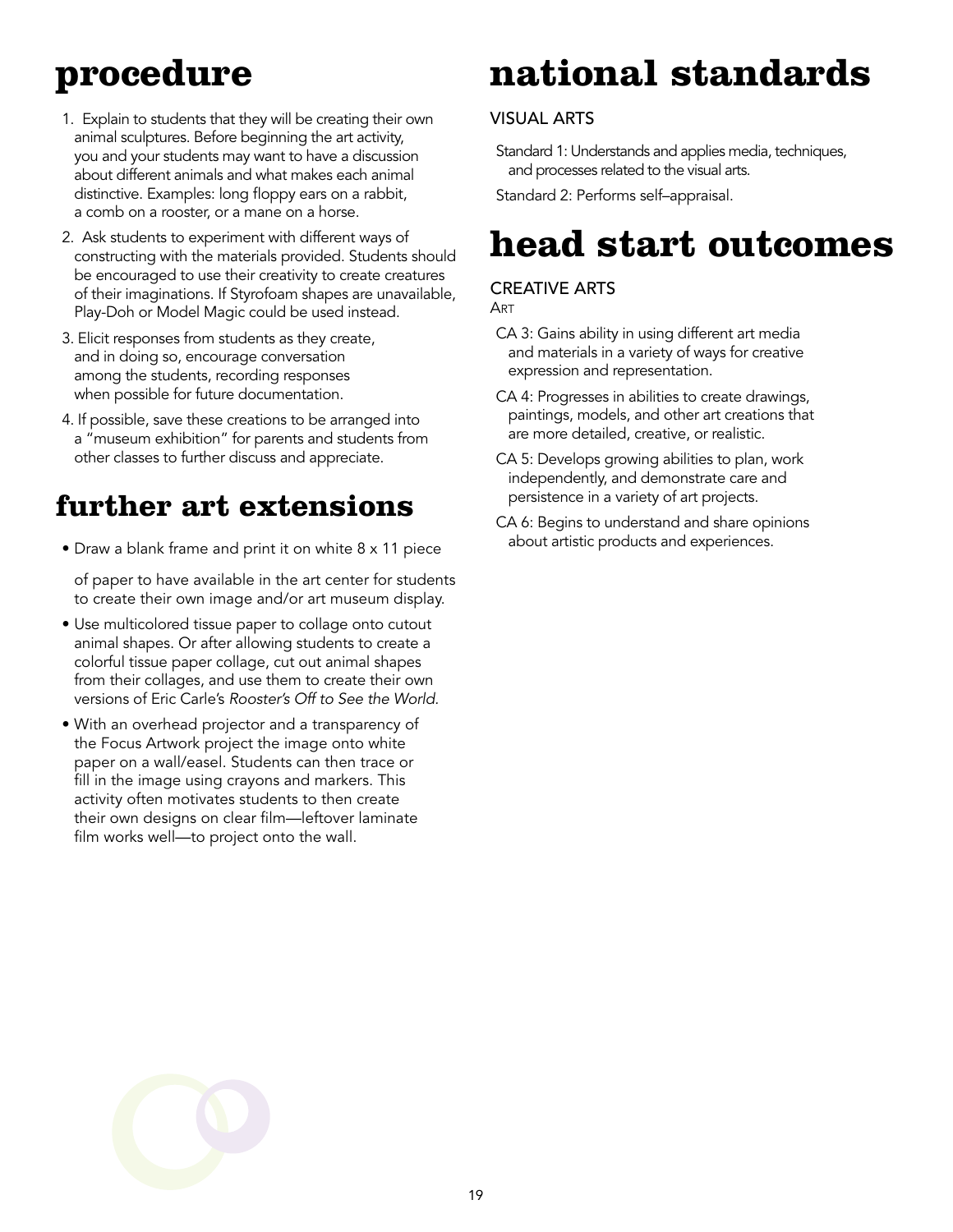# cincinnati art museum



Mark Chagall, *The Red Rooster*, 1940, Bequest of Mary E. Johnston, 1967.1426.

# **Dear Adult Friends and Caregivers,**

As you know, your child recently participated in an art-integrated curriculum created by the Cincinnati Art Museum which explored life on the farm. During this series of lessons, your child had the opportunity to discover this painting by famed Russian artist Marc Chagall. The painting, entitled *The Red Rooster,* inspired a variety of responses and conversations.

We hope that you will look at *The Red Rooster* together with your child and talk about it. Below please find a variety of extension activities that you and your child may wish to try to expand the learning they have begun in class.

- 1. Visit a local farm or petting zoo with your family. Ask your child to identify the animals they learned in class.
- 2. Make up a story about one or more of your favorite animals.
- 3. Draw pictures of each family member with their favorite animal.
- 4. Have a family contest to see who can make the most different animal sounds.
- 5. Make your own fantasy farm. Cut pictures of animals out of magazines, then cut each animal into parts and make crazy combinations (for example, head of a cow, body of a chicken, feet of a horse). Be sure to give names to your fantasy animals.
- 6. Visit the Cincinnati Art Museum. Call (513) 721-ARTS for more information, or go online at: www.cincinnatiartmuseum.org. You can see the original *Red Rooster* while here!

Not from Cincinnati? Visit your local museum and look for images of other animals that live on the farm. Make their sounds as you look at each.







Official Airline ▲ Delta